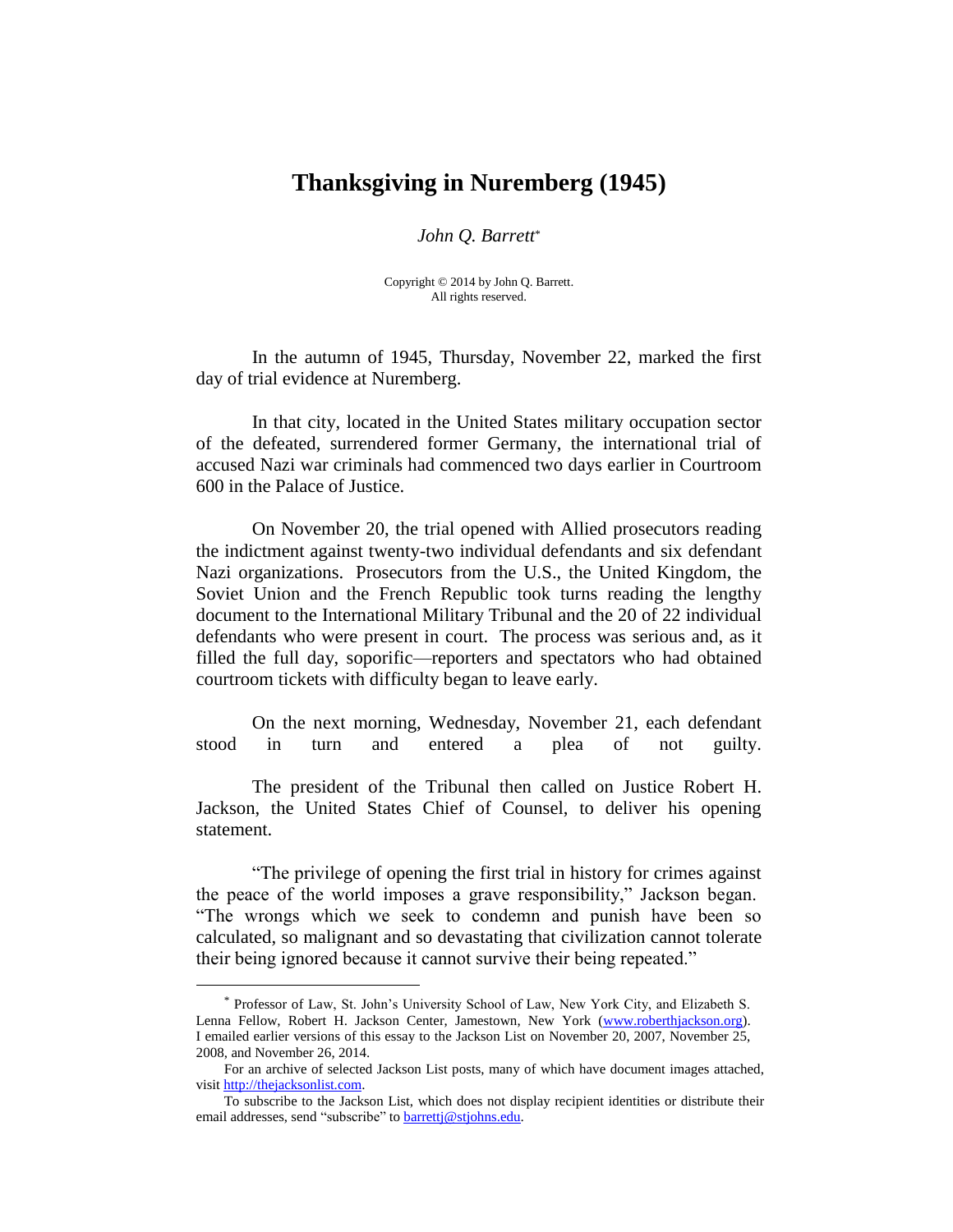Justice Jackson's third sentence summarized the entire Nuremberg undertaking: "That four great nations, flushed with victory and stung with injury stay the hand of vengeance and voluntarily submit their captive enemies to the judgment of the law is one of the most significant tributes that power has ever paid to reason."

Jackson's speech lasted more than four hours, filling the rest of that trial day. The packed courtroom, including the defendants, recognized immediately that the speech was a masterpiece of composition, delivery and vision.<sup>1</sup>

When trial commenced the next morning, Thursday, November 22, the IMT first ruled on pending defense motions. Defendant Julius Streicher was, the Tribunal announced, sane and fit to appear to present a defense. Defendant Martin Bormann would be tried in absentia pursuant to the London Charter of August 8, 1945.

The Tribunal then called on the United States to begin presenting evidence on Count One, which charged defendants with engaging in a common plan and conspiracy to wage aggressive war.

Jackson's Executive Trial Counsel, Colonel Robert G. Storey, explained that most of the evidence to come would be German documents captured by the U.S. and British armies.

Associate Trial Counsel Ralph G. Albrecht then explained the Nazi Party and government structures and offered organizational charts as evidence.

Major Frank B. Wallis, Assistant Trial Counsel, then began to offer evidence on the Nazi rise to power in Germany and pre-1939 planning for aggressive war.

\* \* \*

Those trial proceedings did not conclude the courtroom activity in Nuremberg on Thursday, November 22, 1945.

 $\overline{a}$ 

<sup>&</sup>lt;sup>1</sup> For video excerpts of Jackson's opening statement, see [www.youtube.com/watch?v=L50OZSeDXeA.](http://www.youtube.com/watch?v=L50OZSeDXeA)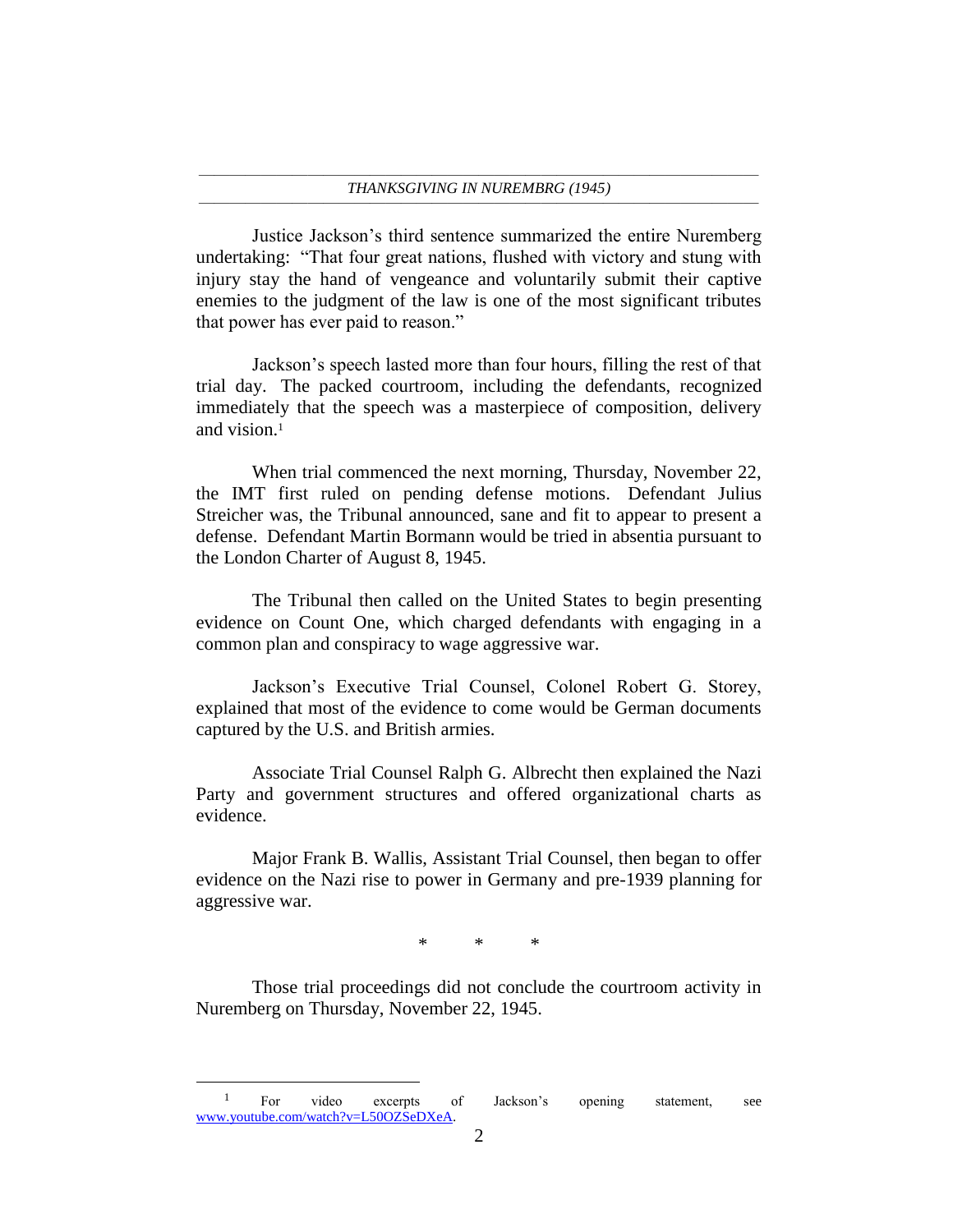In the United States, it was Thanksgiving Day. In Nuremberg, the Allies had not taken the day off to observe the American holiday. But they did, in that first November of peace following years of world war, give thanks together and quite solemnly.

At Justice Jackson's invitation, hundreds of military and civilian Allied personnel gathered in Courtroom 600 at 5:15 p.m.<sup>2</sup>

Jackson spoke briefly, explaining the American history and tradition of Thanksgiving to his British, Russian and French colleagues.

Jackson then called on a member of his staff, Captain Edmund A. Walsh (U.S. Army). In civilian life, he was Father Walsh, a Jesuit priest, the vice president of Georgetown University, the rector of its School of Foreign Service, and long a Jackson friend. For all present, Father Walsh offered an opening prayer.

Lieutenant Commander Harold Leventhal (U.S. Coast Guard Reserve), a prosecutor on Jackson's U.S. staff (and twenty years later a Judge of the U.S. Court of Appeals for the D.C. Circuit), then read from the Psalms.

Lieutenant Henry F. Gerecke (U.S. Army Chaplain Corps) gave the closing benediction. Pastor Gerecke was the newly-appointed chief Protestant chaplain at the Nuremberg prison, assigned to minister to the defendants and other prisoners there.<sup>3</sup>

Throughout this service, most of those present, including the senior Soviet prosecutors and the not-particularly-religious Justice Jackson, folded their hands and bowed their heads. (See the photograph below.)

On every Thanksgiving, I wish for all of us—religious and not, American and not—that Nuremberg spirit of gratitude, peace, human alliance and the pursuit of justice.

 $\overline{a}$ 

<sup>2</sup> *See* Frank S. Adams, *Americans Abroad and at Home Mark Thanksgiving Day*, N.Y. TIMES, Nov. 23, 1945, at 1, 34.

<sup>3</sup> For Gerecke's story, see TIM TOWNSEND, MISSION AT NUREMBERG: AN AMERICAN ARMY CHAPLAIN AND THE TRIAL OF THE NAZIS (2014), *available at* [www.amazon.com/Mission-](http://www.amazon.com/Mission-Nuremberg-American-Chaplain-Trial-ebook/dp/B00ENGZLN8)[Nuremberg-American-Chaplain-Trial-ebook/dp/B00ENGZLN8.](http://www.amazon.com/Mission-Nuremberg-American-Chaplain-Trial-ebook/dp/B00ENGZLN8)